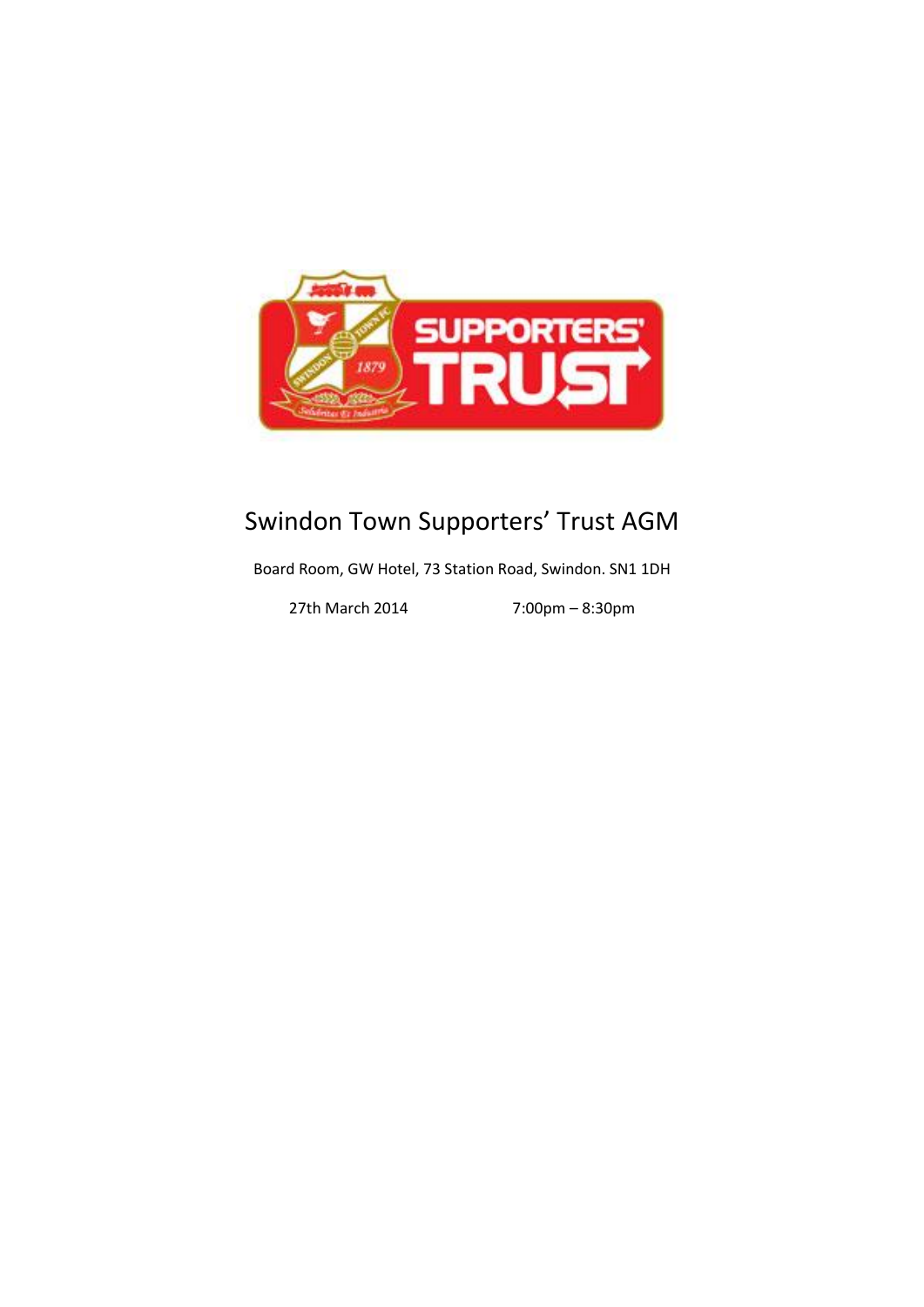# **Trust Board**

- Stephen Mytton Chairman
- John Ward Vice-Chairman
- Alan Jones Treasurer / Red Army Fund / Local Residents Liaison
- Phil Stokes Membership Secretary <retired>
- Paul Robson Media and Communications <retired>
- Ron Smith Media and Communications
- Simon Brooks Media and Communications
- Cliff Ponting Secretary and Website Editor

# **Agenda**

- 1. Introduction and Apologies (5 mins)
- 2. Chairman's Review of 2013/14 (20 mins)
- 3. Accounts for 2013/14 (5 mins)
- 4. Looking ahead to 2014/15 (40 mins including open Q&A throughout)
- 5. Election of Trust Board (10 mins)
- 6. Adoption of Supporters Direct New Model Rules for Supporters Trusts (5 mins)
	- 6.1. Model Rules for a Supporters Community Mutual
	- 6.2. Election Policy
	- 6.3. Standing Orders for Board meetings
	- 6.4. Standing Orders for General meeting
	- 6.5. Disciplinary Policy
	- 6.6. Board Membership and Conduct Policy
- 7. Any Other Business (5 mins)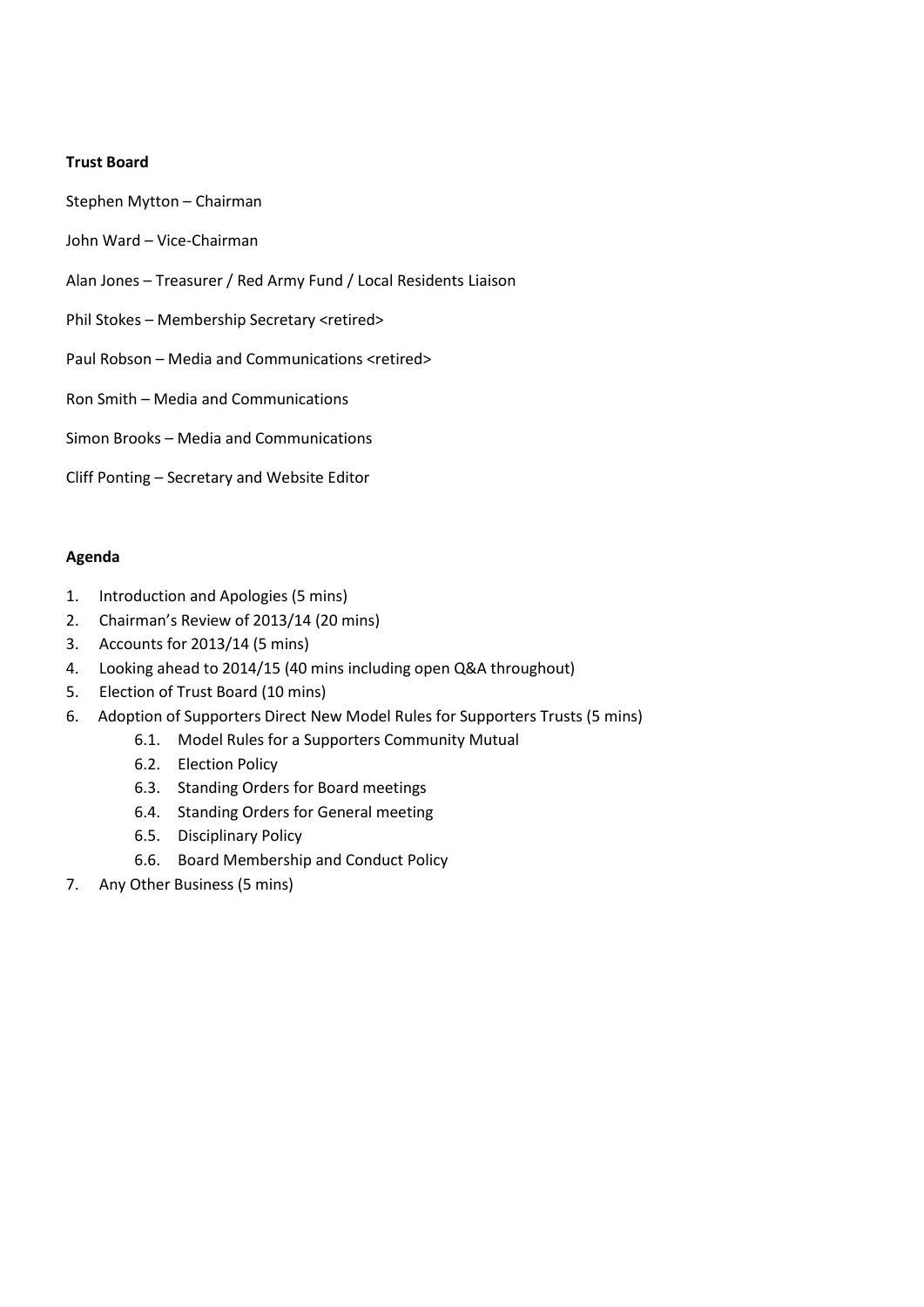# **Chairman's Report – Full Version**

2013 was an eventful year at Swindon Town.

Our famously outspoken manager left and was replaced by a lesser known, quieter man who would later quit and be replaced by his assistant. Three different managers in one year.

Off the pitch, our benefactor Andrew Black wanted out, and by the end of the year we'd also have had three different Chairmen and owners.

It had been rumoured that Andrew Black wanted to sell the club, but I don't think anyone was ready for the sudden urgency and the end of January deadline, especially with things going so well on the field of play. The headlines read that Swindon Town were once again considering administration, evoking bad memories of the notso-distant past, and initiating a sudden revival of fans' interest in the Trust.

When Andrew Fitton's original consortium had originally bought the club, they had proceeded to run it in an open and business-like way, and supporters concentrated exclusively on what was happening on the pitch. All the thenboard members could do was to keep the Trust in existence, in case an emergency arose.

At the end of January it was confirmed that the club had been sold to an unnamed consortium, and many raised concerns about who they were, and how the club was going to be run from then on. The Trust's AGM was lively, with a good attendance by Trust members, including the local MP Justin Tomlinson, and former STFC Chairman, Jeremy Wray. It was at this time that I joined the Trust for the first time. I too went along to the AGM and expressed various concerns, and in doing so, found myself drafted onto the board to help out.

My knowledge of Trust activities until then had been mainly limited to the very dark days of the early and mid 'noughties'. In particular, the famous 'Orange' hat campaign, put together to promote the proposed Bill Power takeover, however I was also aware of the loan signings they had funded.

Anyway, as a newly elected Trust board member I attended the 'welcome' meeting with Jed McCrory and Steve Murrall, which was an interesting evening at the Swindon Advertiser offices.

It's safe to say that the questions put to the new incumbents were uncomfortable for them, and the evening did not go as planned. We probably came away with more questions rather than answers.

It had become clear that dealing with the new owners of the club and building a relationship was going to take time, and would require a local contact to attempt bridge-building with Jed McCrory and Co. It was following this meeting that London-based John Ward asked me to step up to replace him as Chairman of the Trust, which I accepted, albeit whilst wondering what I was getting myself into! (Incidentally, at this point I would like to say that John has been a tough act to follow, and I thank him for all of his support over the course of the year).

The first thing I did was send the trust board a summary of my independent views of the Trust, and promote a vision of where improvements could be made. I had garnered opinion from friends and fellow supporters and identified the perceived areas of weakness. I felt positive that we could implement some improvements that would help the Trust be clear about their objectives and to also promote greater communication and help identify with the broader supporter base.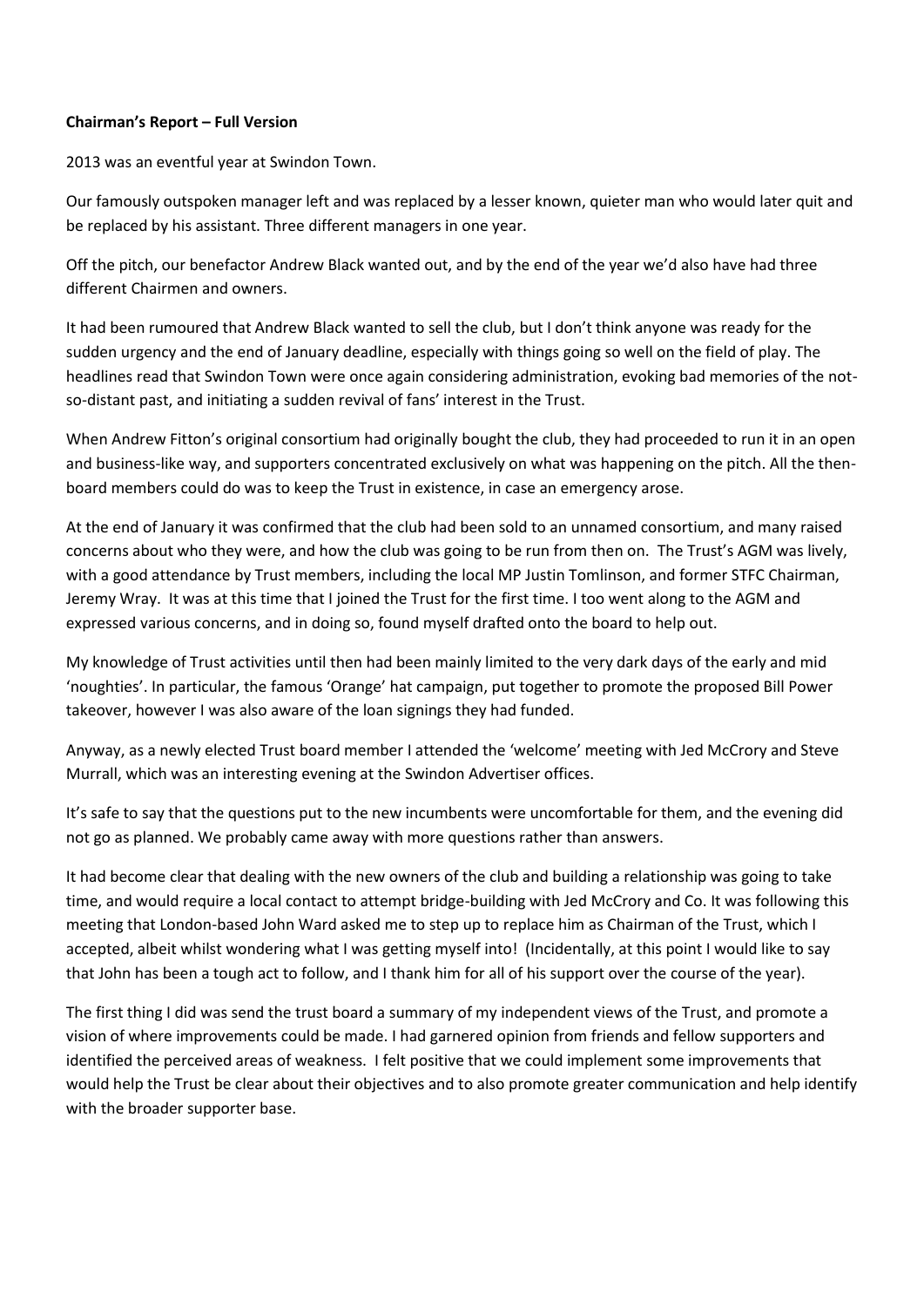## **I also asked myself - what are the Trust really there for?**

I believe many consider this to be:

- To raise awkward questions and challenge the current club custodians

- To raise funds for players during times when the club is strapped for cash

…and more generally, to get active during perceived 'bad times'

In fact, if you research Supporters' Direct and the message that they send out, and also look at many other Supporters' Trusts around the country (and the World) – there is so much more to it than that.

When taking over as Chairman I wanted to give the trust a fresh start, and simplify the message we are trying to put out. To do this, we very clearly established our SAFE motto on the newly rebranded Trust website [www.truststfc.com](http://www.truststfc.com/)

The website addressed many of the criticisms that I had seen aimed at the Trust, e.g. the anonymity of the board members, the aims and the motives of the trust, the general direction etc. and also provided a platform for better communication – a crucial aspect (backed up by an active Twitter account and mailing list that we also maintain).

The website was intended as a new, fresh start - so now the months have passed, how are we doing in respect of the SAFE message? Let's take a look…

# **Strengthen bonds : Strengthen the bonds between the club and community through regular, open and honest Q&A sessions between the board, Trust STFC and Swindon Town Supporters' Club.**

Alongside the Swindon Town Supporters Club, we've had several Q&A sessions with the previous regime in 2013, and as mentioned already – these were often frosty affairs.

In fact, the recommendation I put forward at the most recent meeting was that the club concentrate on holding regular Q&A's through the two main media channels: BBC Wiltshire phone-in's and the Swindon Adver website.

The idea behind the Q&A meetings was to build a relationship with the club, and to enable open communication between the club and the fans. It gave a chance to respond to the rumours that circulate around the football club, many of which are negative and non-productive.

The problem is, the trust was formed during dark days, and often the questions we posed during the Q&A sessions were counter-productive to the relationship building process. They could be deemed accusatory or even worse, devious and/or geared towards bringing down the current regime.

In truth, they were just questions that fans talk about (and gossip about), and when questions go unanswered they have a tendency to stick around for years. It's accepted that some answers are not suitable for the public domain, be it for contractual or legal reasons, but many questions can be answered with a reasonably constructive response that helps fans get a clearer picture.

We've obviously had a change of ownership since then, however the recent Lee Power Q&A was extremely successful – and I feel this format should continue.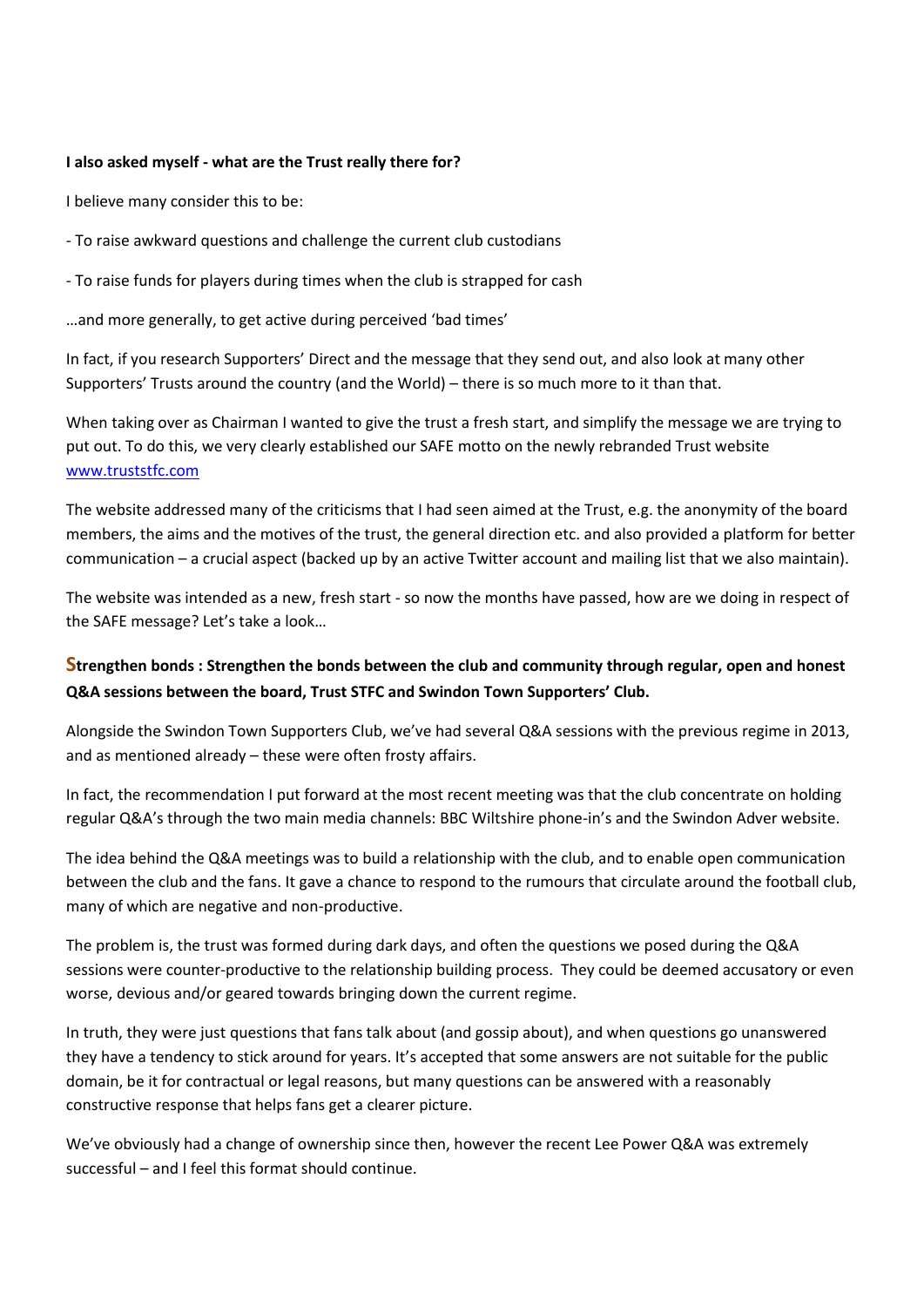At one of the Q&A meetings the point was raised that the Trust have been pretty much invisible within the club for quite some time and it was hard to argue that the Trust are there for the benefit of the club when you look at the past history, which has lots of confrontational elements – although it should be noted that the combined Trust/Supporters' Club Red Army Fund has helped to secure player loans too.

It made me consider how other people perceive the Trust – are we considered just a bunch of meddlers? Fans with concerns? Powerless? Loony Lefties? Militants?!

I can assure you that since joining and becoming Chairman, I have got to know the other members of the board, and know them as a bunch of regular Town fans that have the clubs best intentions at heart. They are people like me, who give up their free time for no financial reward, and want to ensure that the club is here and stays healthy for future generations.

# **Accountability**: **Encourage the football club to be fully Accountable to the fans and to take proper note of the interests of Swindon Town supporters and the community when making key decisions.**

This element made little progress in the past year, however going forwards into 2014, we have some fresh new ideas that we hope will not only strengthen the bonds between the club and the community, but also promote a more accountable organisation. You can expect to hear more about this in the coming months, so please keep an eye out for our communications.

# **Fan representation: Promote the principle of Fan representation on the SwindonTown board of Directors, enabling supporters to have a real say in key decisions within the club.**

Although we talk often of Fan Representation and Accountability, we realise that up to now few football club owners have been willing to concede this. We will continue however to press for this as a long term aim.

# **Emergency planning: Establish Emergency plans to address any future ownership crises that may ensue, and continue to work towards the possibility of future fan ownership of the football club.**

We have spent time preparing Emergency plans, i.e. a suitable plan and system to raise funds in a short space of time should the club fall into trouble, even if we are optimistic that there is no threat of this in the foreseeable future.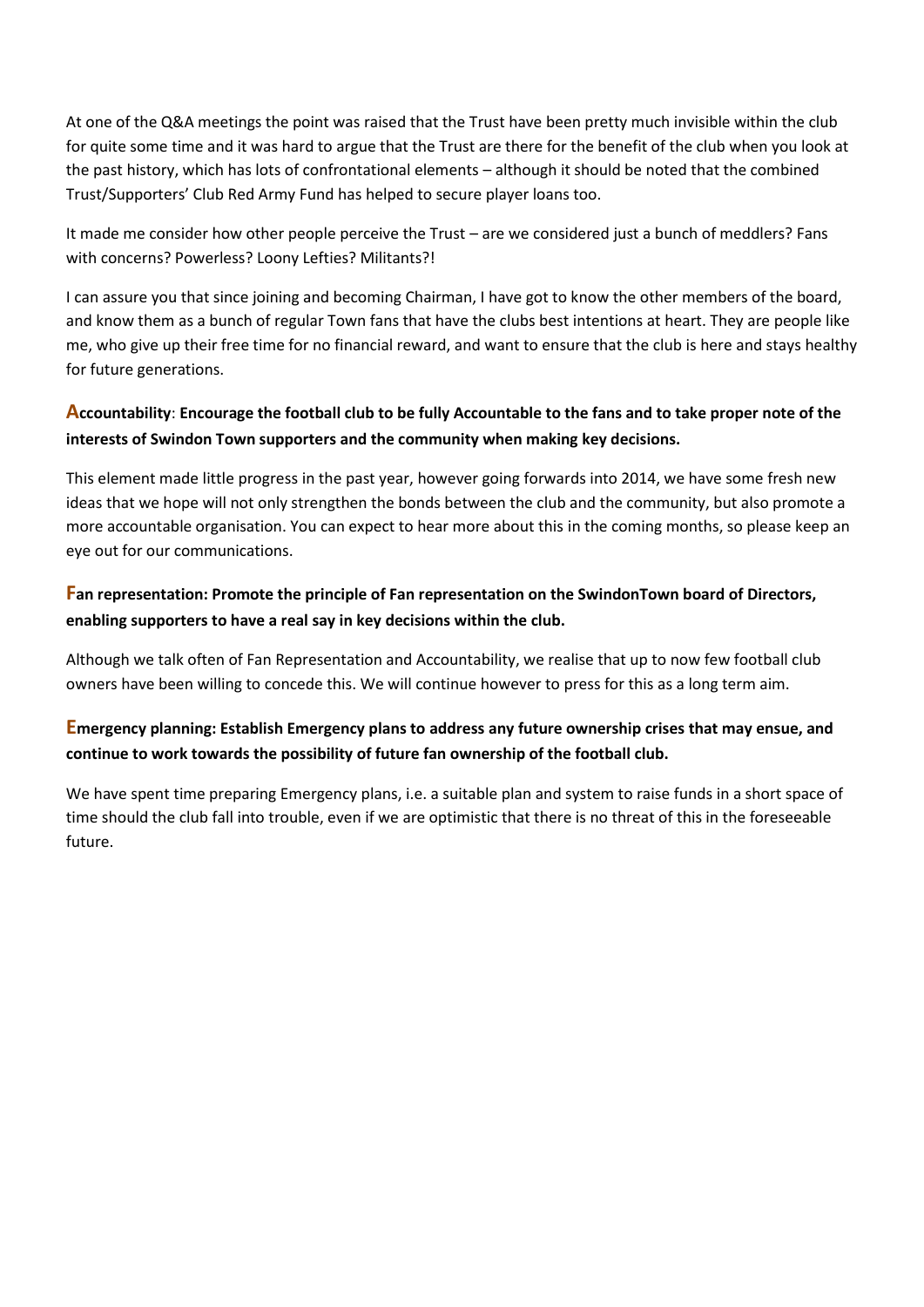# **So what next for the Trust?**

The Trust board continues to meet on a monthly basis and has already established contact with Steve Anderson, the new General Manager of the football club. At time of writing we are due to have a meeting with both Steve and Lee Power to discuss our plans for 2014, and it's hoped that together we can work productively and positively towards improving our football club.

We will continue to liaise with Supporters' Direct and other Supporters' Trusts, and put together information that will help guide supporters towards a future which delivers the following:

- A more democratic, transparent and accountable structure for Swindon Town
- A financially sustainable club that lives within it's means
- Improved social value and community benefit
- Greater engagement of stakeholders, generating opportunities for volunteering, democratic participation, skills development and enabling fans to take responsibility

# **How can you help?**

If you have particular skills that you think may help us as we move forwards, please **let us know** and also pass on any constructive comments or ideas.

We may not see the rewards for our efforts for years, but let's work together and secure the future of the club we all love, Swindon Town FC.

Kind Regards,

Stephen Mytton

Chairman, Swindon Town Supporters' Trust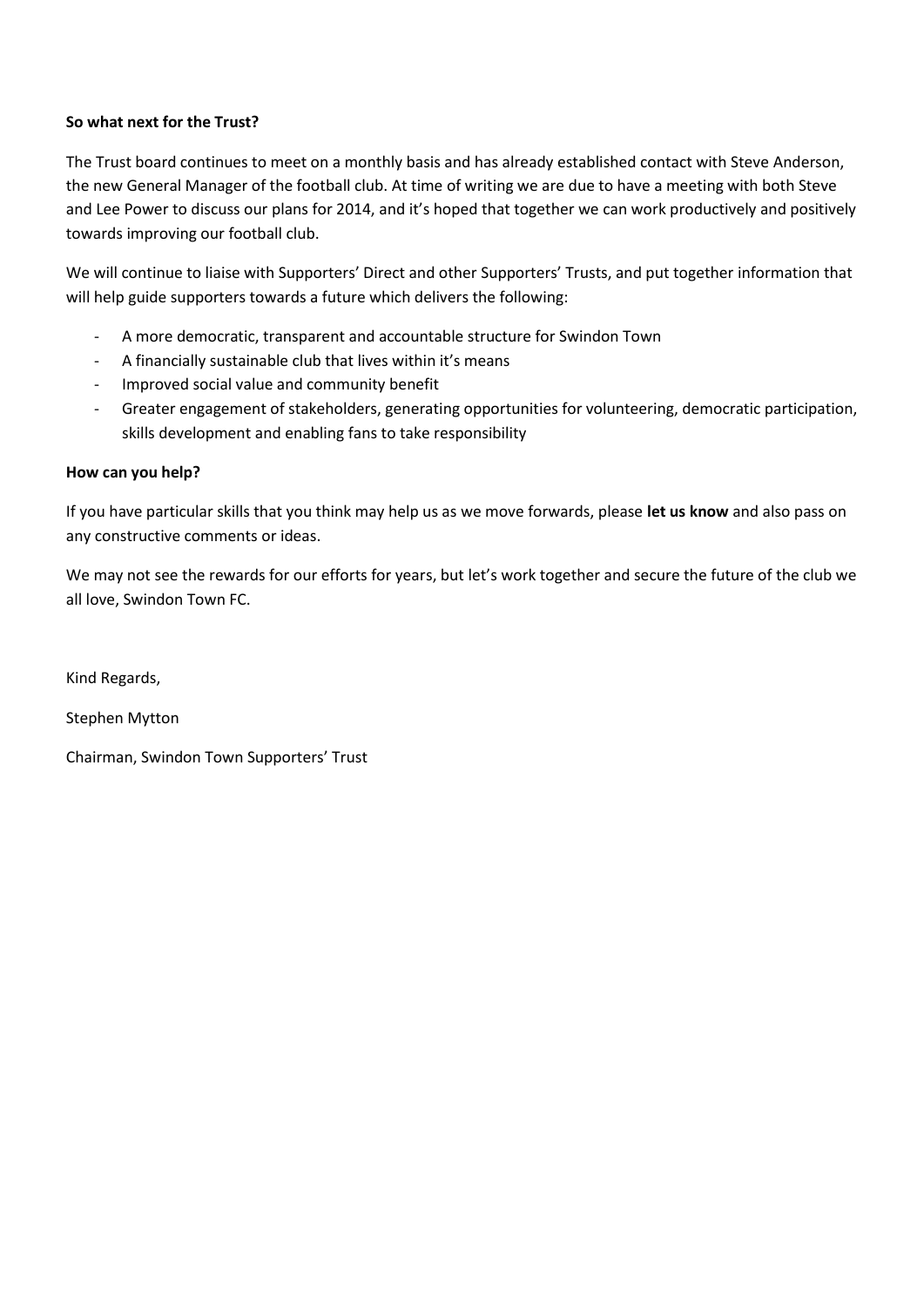## **2013/2014 Business Plan Review**

# **Strategic Aim 1 - To strengthen the bonds between the Club and the community which it serves and to represent the interests of the community in the running of the Club**

# 1.1 Establishing a structured relationship with the club

- Discussions with the new Board, at least one meeting every two months
- Published reports of constructive dialog with club officials

#### **Results**

We started the year with Jed McCrory and Steve Murrall in charge at Swindon Town FC, and managed to achieve four meetings with one or the other throughout the year. This fell slightly short of our target, although a change of ownership towards the end of 2013 played a factor in this.

Whilst every effort was made to have an open and honest dialogue, the meetings never quite achieved this unfortunately the nature of the questions we asked meant that we were perceived as 'nosey' which was definitely not the intention. Whilst some bridges were built, there was very little 'trust' either way.

All minutes were published on the Trust website and promoted via Twitter and the occasional newsletter.

#### **Next Steps**

There have been numerous attempts to arrange an initial meeting with Lee Power and/or Steve Anderson (the new STFC General Manager). Unfortunately, at time of writing, we have been unable to achieve this due to the restricted amount of time that Lee Power spends in the country, and the workload upon Steve Anderson.

Despite this, there have been numerous email exchanges with Steve Anderson who remains positive towards the Trust, and Lee Power himself went public with his openness to talk with us when he completed what was a very encouraging Q&A on BBC Wiltshire.

We have agreed that STFC Marketing Executive Adam Wainwright, will act as the official club liaison and we have already completed a successful kick-off meeting.

The emphasis for the year ahead is on building a positive relationship with the club, and focusing on what the Trust can contribute, both financially, and through our extended community network.

It's felt that future Q&As should continue to be held in the public domain, via BBC Wiltshire, as this enables everyone to put a question, either via email, twitter or via telephone.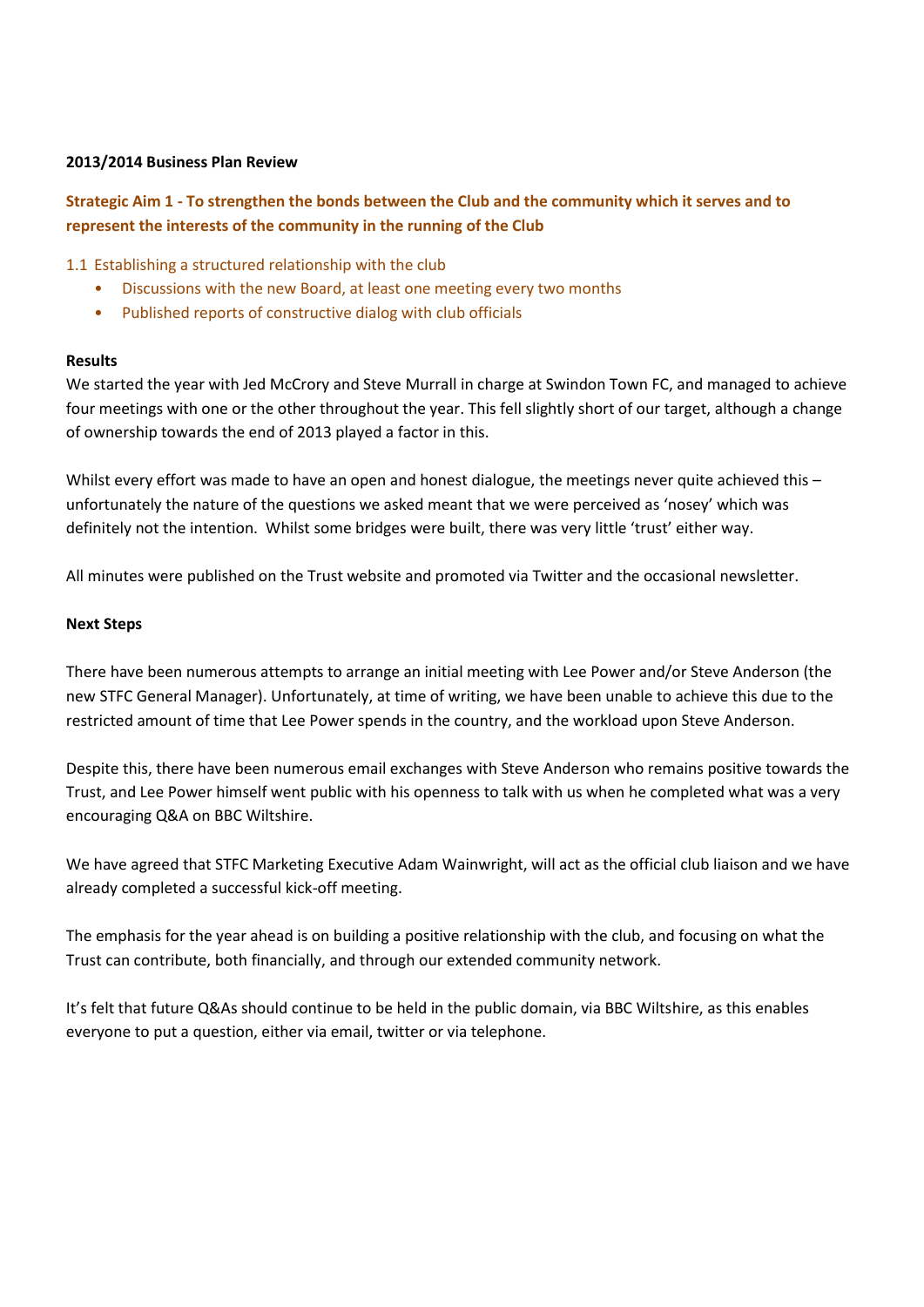- 1.2 To increase Trust STFC membership numbers
	- Membership as of February 2013 was 129, Increase this to at least 250 by March 2014
	- Conduct analysis of current Trust STFC membership age, gender profiles, professions, skills etc
	- Produce induction pack for new Trust members
	- Non-Trust member donators to the RAF to be sent an email outlining benefits of becoming a member

# **Results**

Membership numbers increased in the first months of 2013, however never topped the 200 mark, which is a disappointing total, and these statistics are not good enough. Whilst the Trust enjoys a healthy following of 800+ on it's Twitter account, receives many emails from the general public, and receives fairly regular media publicity as yet we have failed to turn 'followers' into Members, and that is something we need to work on.

The strategy for achieving this involves changing the public perception of the Trust - from an organisation that people only turn to in troubled times, to an organisation that maintains it's current values, but also makes a much more positive contribution to the everyday running of the football club.

We can do this by raising funds, building bridges between the club and the supporter base, tackling sensitive issues, and building a relationship that will over time evolve into fan representation on the board.

There are many things going on at other football trusts that we can learn from, and our intention is to come up with fresh suggestions and publish related articles and ideas on our website [www.truststfc.com](http://www.truststfc.com/) 

In addition, whilst we have had conversations about surveying our supporter base, contacting RAF contributors and creating an induction pack, these items have not yet been fulfilled.

# **Next Steps**

As part of the reshuffle of the existing Trust board, we will be announcing a new Membership secretary, after Phil Stokes stepped down from the role earlier this year. We would like to go on record and thank Phil for his contribution over a period of many years, in which he has always done a sterling job.

As part of the new role, we will be looking to improve the end-to-end member experience.

This will involve the creation of the much awaited induction pack, and also the day-to-day maintenance of the members database – sending "Welcome to the Trust" emails, as well as reminders when memberships are nearing expiration/already expired. These little touches will make a difference to the overall trust experience, and the overall membership figures in the long run.

The Trust has in the past had a membership in excess of 1000, and we have approximately 750 contacts with an email address in our database. The new role will also involved reaching out to lapsed members.

In the coming year, we also intend to approach organisations to provide sponsorship for badges, as we feel it would be a good thing for members to wear on a match day, however this needs further consideration.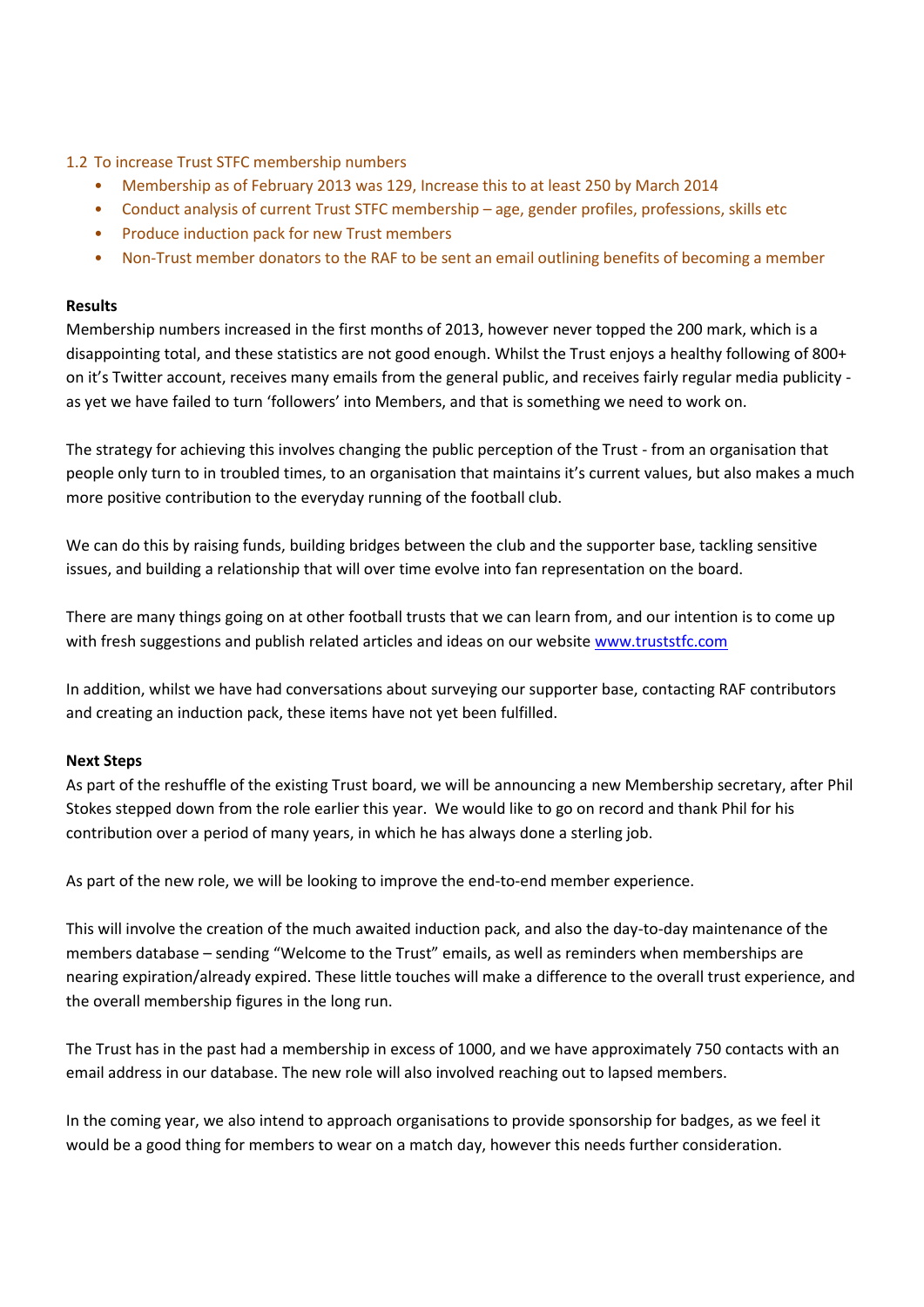**Strategic Aim 2 - To benefit present and future members of the community served by the Club by promoting encouraging and furthering the game of football as a recreational facility, sporting activity and focus for community involvement**

2.1 Plan and run community events for Trust STFC members and non-members

- Completion of at least one themed social evening
- Identify and participate in at least two community events

#### **Results**

With the membership numbers we have, we discussed these points and decided to focus on improving the image of the trust until such a time that the membership numbers warrant an event.

#### **Next Steps**

We will continue to grow the membership by implementing the overall business plan, and then look to hold various events – we have in the past discussed football quiz nights, Q&As with club legends etc.

We also discussed occasionally making our monthly Trust board meeting an open event, where Members can come along and join in proceedings to some extent, then have a general social gathering afterwards.

# **Strategic Aim 3 - To further the development of the game of football nationally and internationally and the upholding of its rules**

#### 3.1 Maintain active participation in Supporters Direct events and meetings

• Reports of Supporters Direct activity communicated to Trust members

#### **Results**

On several occasions this year, we published Supporters' Direct information on our website, and promoted via the usual twitter and newsletter channels.

#### **Next Steps**

We are looking to recruit a new role within the board, that of Website editor. The role will involve keeping the content of the site 'fresh' and for that we will often utilise Supporters Direct material from newsletters and their website. Where appropriate we can draw comparisons to our own club, and we will of course attribute the content to SD where necessary.

We would also look to have board members attend Supporters' Direct regional meetings, where they can meet and network with other Trust organisation representatives.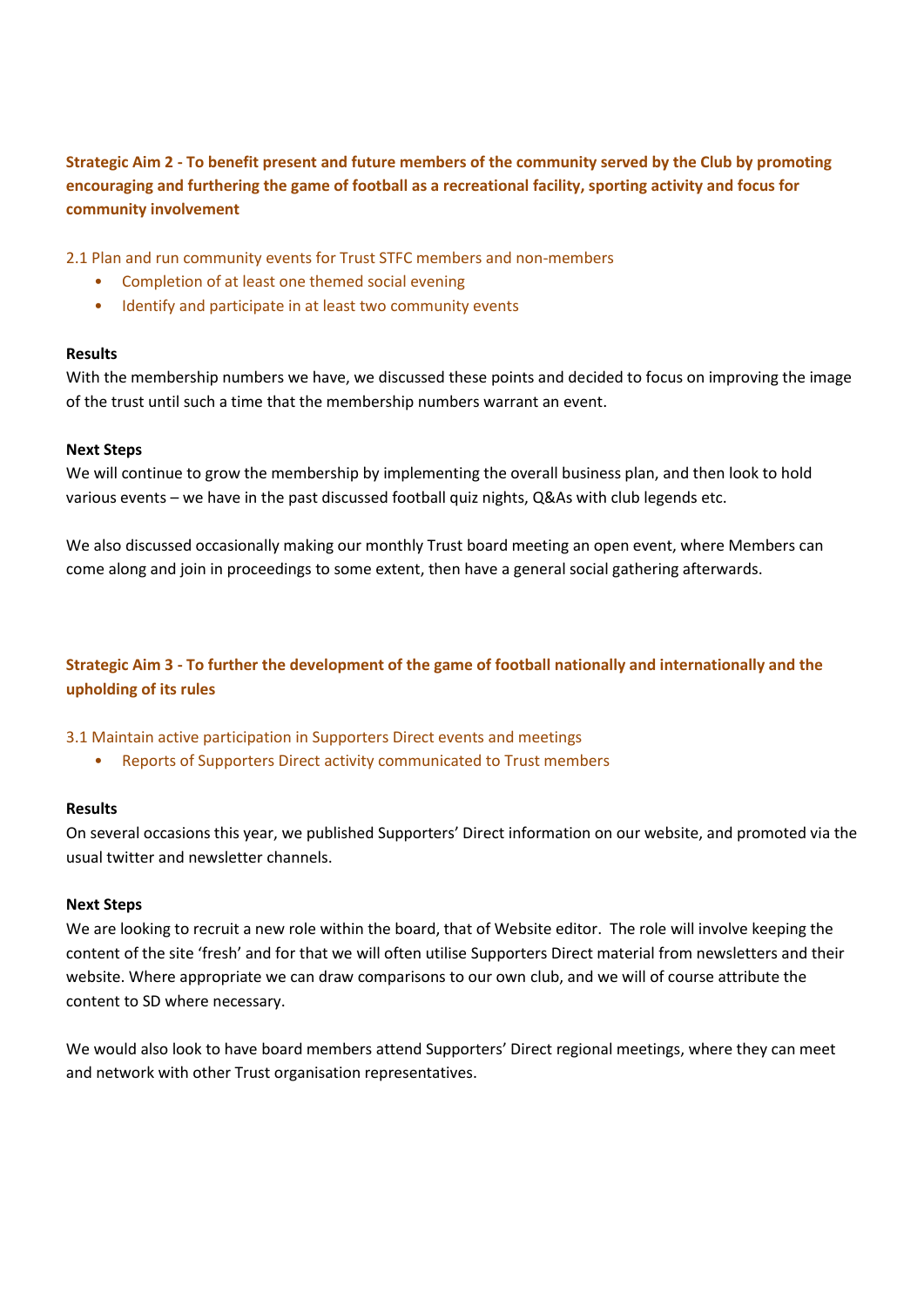# 3.2 Maintain active contact with the Football Supporters Federation

- Establish contact with Football Supporters Federation
- Reports of Football Supporters Federation activity communicated to Trust members

# **Results**

We maintain contact with the Football Supporters Federation, but as yet we have failed to achieve sufficient communications to members, and this is something we will look to improve in the coming year.

# **Next Step**

This is very similar to the previous point regarding Supporters' Direct, in that we will be looking for a Website editor to find interesting content from the FSF source and publish this to our members.

# 3.3 Maintain ties with the Swindon Town Supporters Club

- Invite Supporters Club representative to the Trust AGM
- Seek a closer relationship with the Supporters Club

# **Results**

We have a good relationship with Supporters' Club chairman Roger Bunce, and together we have attended various meetings with the club. There are still many ways in which we can improve the overall relationship and that is what we should continue to work towards. Roger has also been invited to the 2014 AGM.

#### **Next Step**

The 'FansFIrst' initiative that we are hoping to promote in the near future brings both the Supporters' Club and the Trust together under the same umbrella. Both organisations will continue to have their own identities and funds, but to the club we would be looking to be seen as a much tighter unit.

# *You can download the 'FansFirst' proposal document by visiting [www.truststfc.com](http://www.truststfc.com/)*

Aside from this, the Trust and Supporters' Club currently have an agreement regarding the "Red Army Fund" that has in the past been used to support the funding of loan players. Despite two offers to the football club in recent years, these funds have yet to be taken up, and therefore it's felt that we should discuss the possible re-use of the fund for other community purposes.

Possible fund uses – (for most of which, the money goes to the club anyway)

- Spend it on sponsorship/advertising
- Set up/fund a 'Season of Fame' outside the Town End
- Shirt Sponsor players through funds
- Trust sponsored promotional giveaways for Exec areas
- Hospitality prize draws for Members
- Put towards the staging of further Fundraising evenings
- Kid for a quid Match sponsorships (i.e. subsidise x number of kids tickets)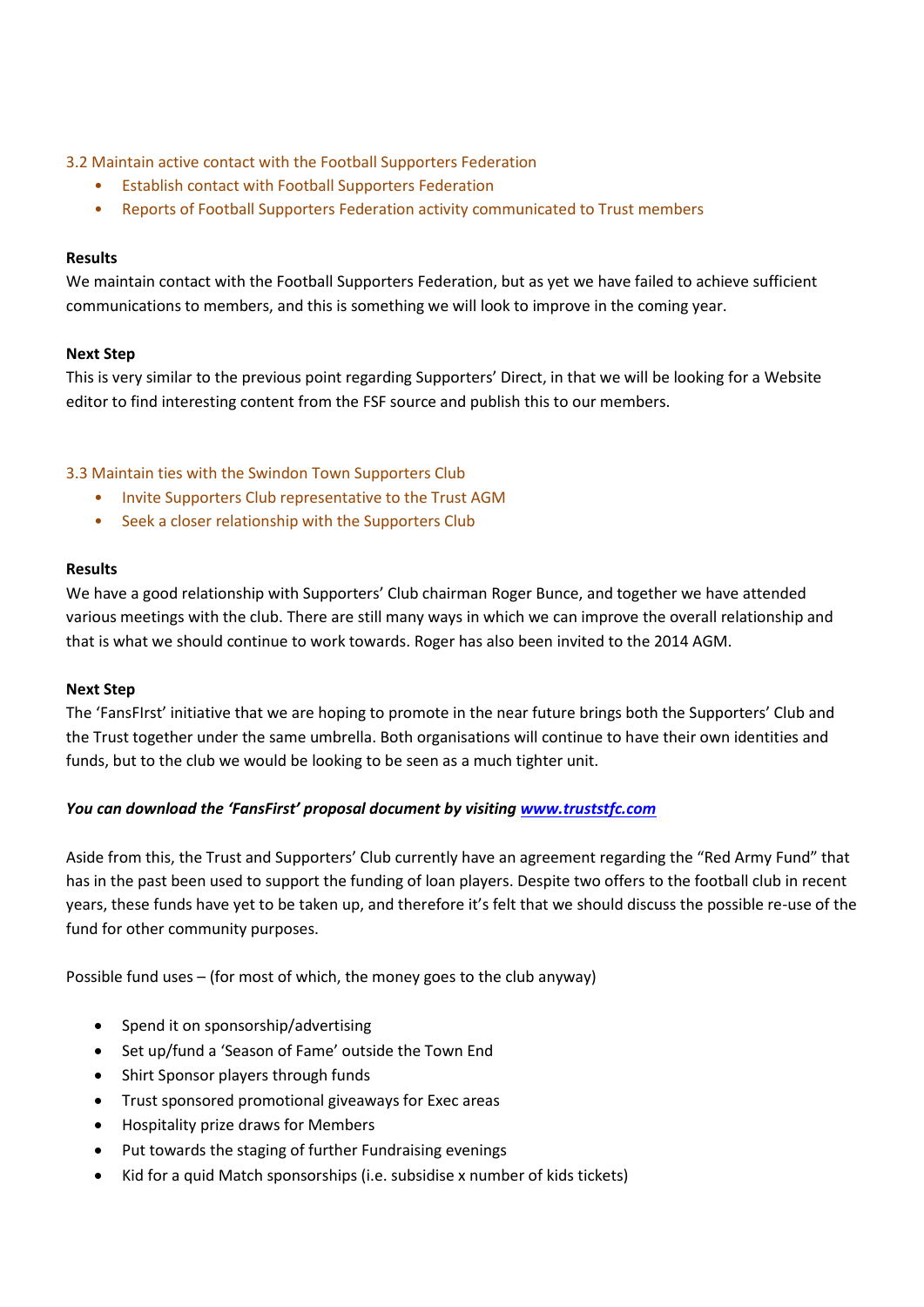- Bring a friend Match sponsorships (i.e. subsidise x number of friends tickets)
- Supporters Trust player of the year trophy
- Pay for a voting system would enable members to vote on various things
- Supporters Trust sponsored "Meet and Greet the fans" Q&A evenings, to include the clubs Chairman, General Manager, Players and Coaches, we could fund additional elements of the evening (e.g. food/music)
- Put some of the funds towards Trust Membership badges, T-shirts etc
- Fund work towards e-books / magazines / videos online (panel format with guests), or podcast
- Quality Membership certificates for Welcome pack
- Kids season ticket sponsorship for the season, to reduce prices
- Video highlights at half time in the Legends Lounge
- Sponsor MOTM award, using text voting system by Members
- Sponsor POTY award, using online voting system by Members
- Keep the money for a future ownership crisis and rename it the "Emergency Planning Fund"
- Insist to the club that they have to spend the money on player loans

In addition to the Supporters' Club, there may well be pockets of Swindon Town fans dotted around the country. We would like to promote these fans so that others can join in, or perhaps set up their own regional groups (one such group is the "London Reds", whom we plan to do an article around in the near future).

We also have a number of international Trust supporters around the World (Australia, Germany and others already known) who might benefit from meeting up with other Town fans overseas.

# **Strategic Aim 4 - To encourage the Club to take proper account of the interests of its supporters and of the community it serves in its decisions**

4.1 Establish a new annual supporters' survey to influence future Trust strategies with the results made public

• Develop survey questions, promote survey, publish results with Trust response to findings, leading to actions discussed with club

#### **Results**

This was not achieved to it's full potential this year – we did run a series of 'Twitter Polls' asking questions of the regular fanbase, which proved a popular exercise, however this is not sufficient for what we want to achieve and we need to do better on this.

# **Next Step**

As has been mentioned in previous points, we are looking to reshape the current board, and one of the Board members will be given the task of surveying the membership on a regular basis. The 'Twitter Polls' will also continue, however they will more than likely be linked to matters on the field, and perhaps light-hearted.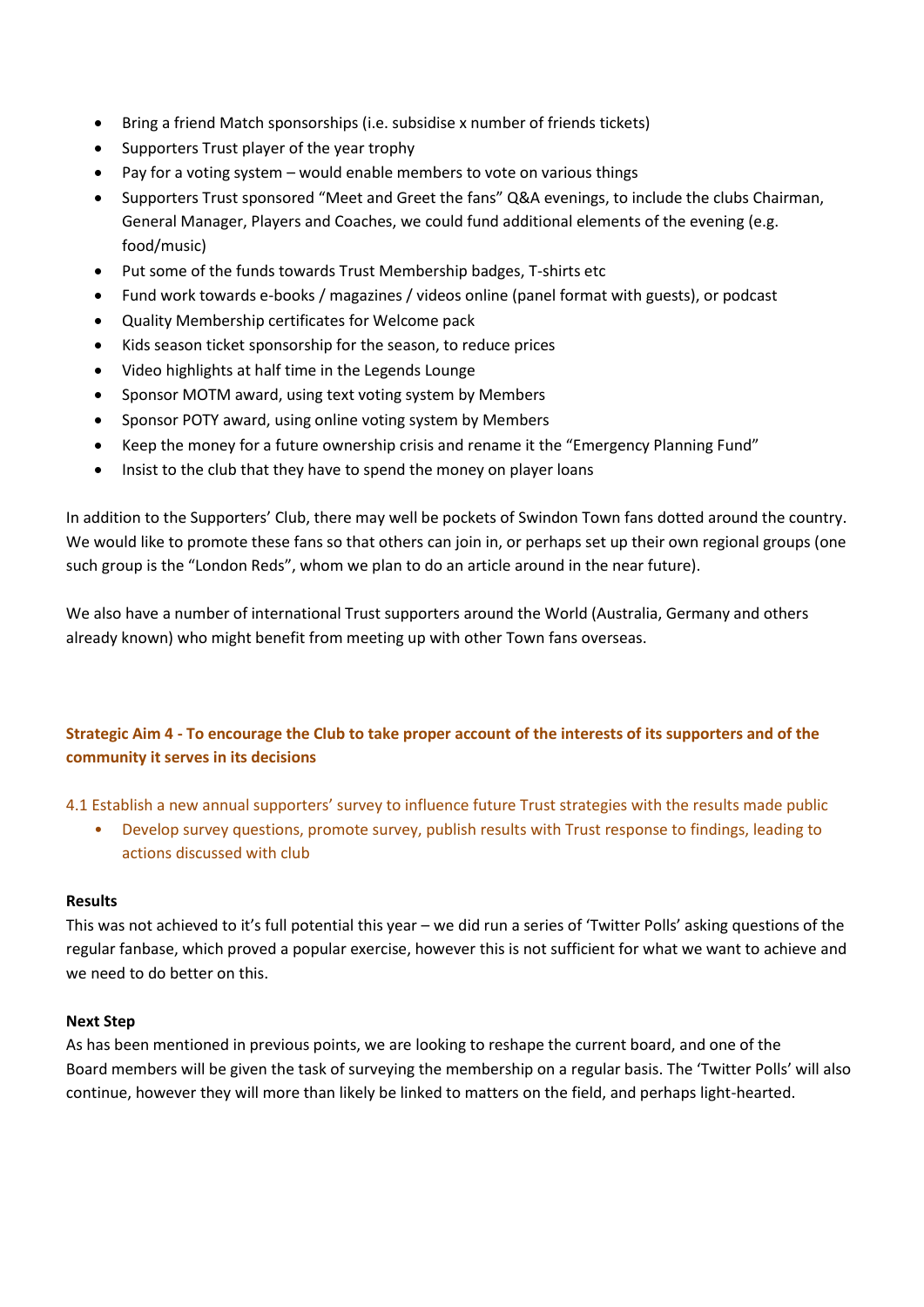# 4.2 Scrutinise and support as appropriate the Club's plans for the County Ground redevelopment

• Secure a meeting with the club to discuss their plans for a redevelopment following the takeover

#### **Results**

During his recent Q&A, Lee Power expressed a view that he is not interested in developing the County Ground, however we will of course monitor events and keep in touch with the club where appropriate.

Back in November 2013, the Trust nominated the County Ground as an Asset of Community Value (ACV). In January 2014 Swindon Borough Council approved the listing (only the second successful nomination of a community asset within the Swindon Borough Council area).

The ACV now means that should the owners of the Stadium propose to sell the ground, the Trust must first be notified, and we can then exercise a right to bid - which would place a six month moratorium on any sale to enable time to put together our own community bid for the Stadium.

The approval to list the County Ground as an ACV places Swindon Town and the Trust at the front of a growing movement that has seen successful ACV nominations to protect grounds including Old Trafford, Anfield, Ewood Park, St Andrews, Portman Road and the Kassam Stadium.

#### **Next Step**

Despite the message from Mr Power on the BBC Wiltshire Q&A, as soon as we can get a meeting with the club, we will ask further questions around the possibility of any further development of the Stratton Bank and other areas of the ground.

4.3 Support the Safe Standing Campaign led by the Football Supporters Federation

- Present the case for Safe Standing with the club and notes reported
- Organise a visit to Peterborough or Villa should their trials commence

#### **Results**

We discussed this with former General Manager Steve Murrall and Mark Isaacs (Stadium Manager) at the Business Plan presentations, and there was no immediate plan to initiate a safe standing area of the ground.

#### **Next Step**

With the recent movements in the Football Supporters' Federation "Safe Standing" campaign, we should also get a response from the current club management on whether this is an area they wish to venture into. If there is sufficient interest, we will arrange a visit to Bristol City, where an example of safe standing is in operation.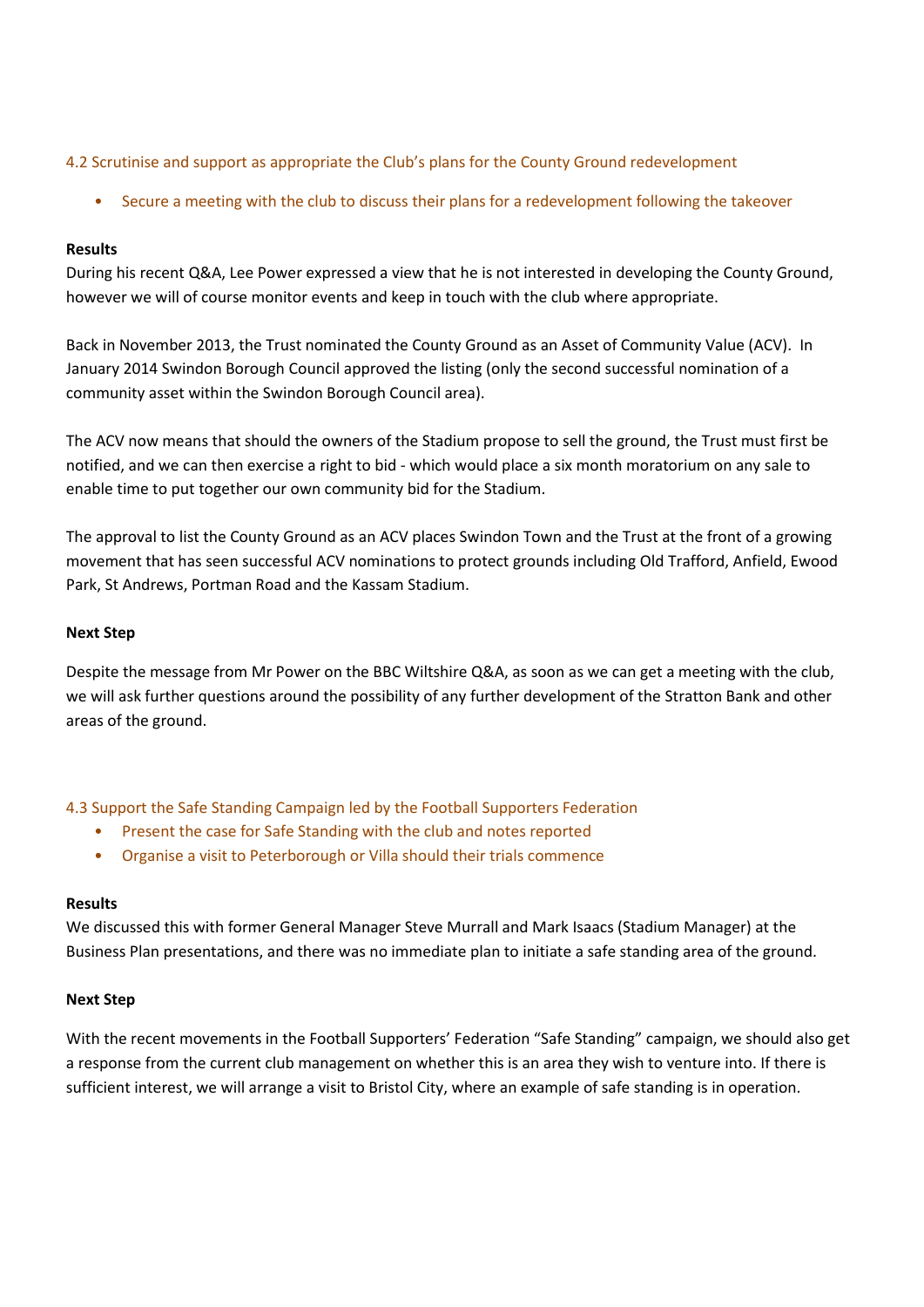**Strategic Aim 5 - To encourage and promote the principle of supporter representation on the board of any company owning or controlling the Club and ultimately to be the vehicle for democratic elections to the board**

5.1 Explore the opportunities available to the Trust to discuss and promote the principle of supporter representation on the Board with the club

• Presentations delivered and outcome of meetings published

#### **Results**

This was briefly discussed with the previous management team, however did not progress to a stage where presentations were considered appropriate.

# **Next Step**

The Trust needs to evolve into an organisation that maintains it's current values, but also makes a much more positive contribution to the everyday running of the football club. We can do this by raising funds, building bridges between the club and the supporter base, tackling sensitive issues, and building a relationship that will over time evolve into fan representation on the board.

# 5.2 Secure the Trust a 5% proxy stake in the club

• Meeting with the new Board and notes of meeting reported

#### **Results**

At the previous AGM, it was explained that purchasing shares in the football club is a very risky business. The trust has in the past invested £11k into the purchase of shares, however these were diluted by a later Andrew Black investment and rendered almost worthless. For this reason, there was very little movement on this item.

## **Next Step**

With previous experience in mind, it's unlikely that the Trust will commit any of their future funds towards this aim, however we will continue to improve our image within the club to a point where Fan Representation enables the fans to have a say in the running of their own club.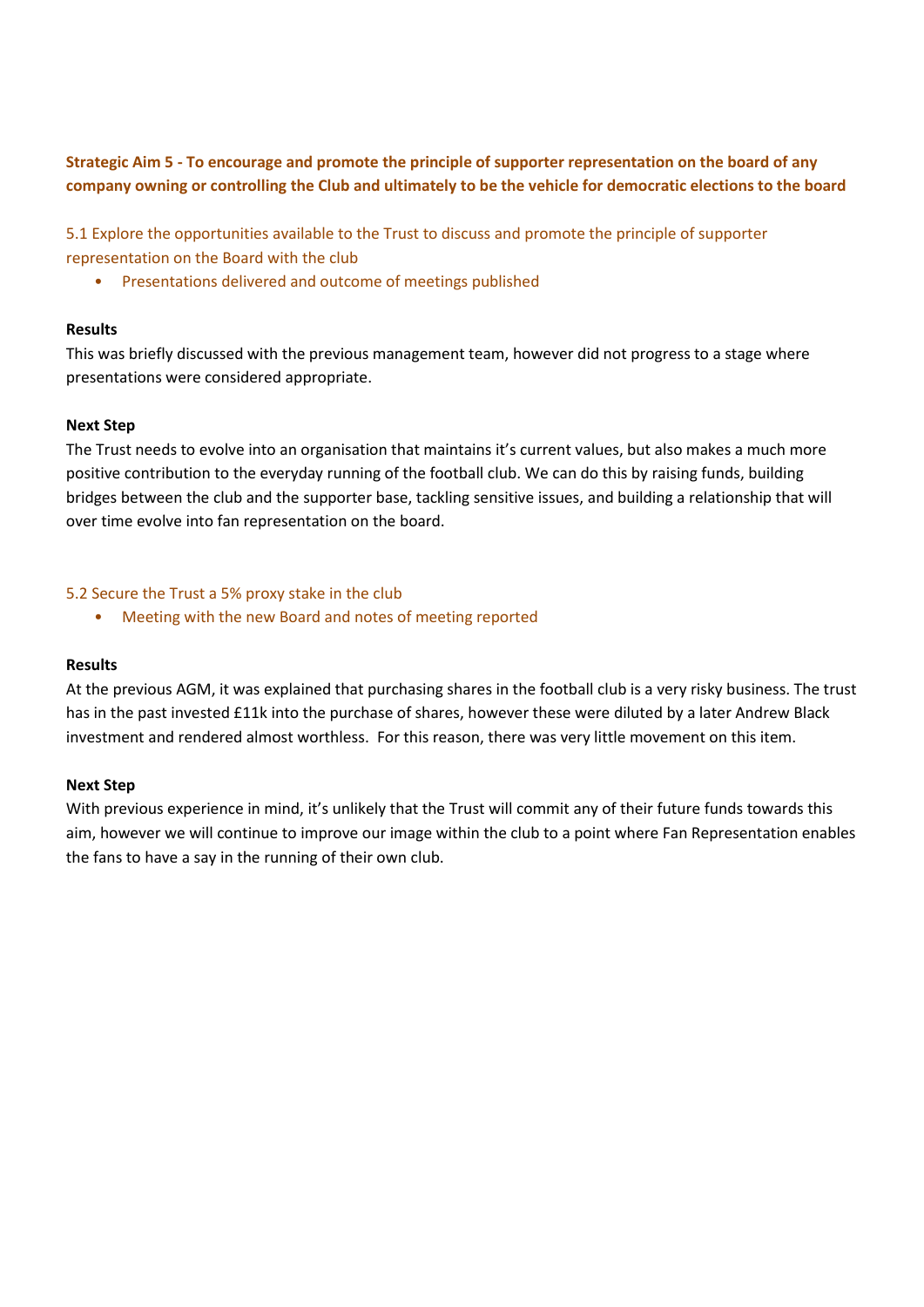**Strategic Aim 6 - To promote, develop and respect the rights of members of the community served by the Club and people dealing with the Society as set out in the Charter of Fundamental Rights of the European Union, having regard in particular to the need to provide information to members and conduct the affairs of the Society in accessible and appropriate ways**

6.1 Hold regular Trust STFC Board meetings

- Board dates to be agreed for April December 2013
- Minutes of Board meetings published to all members

#### **Results**

The Trust board met every month throughout 2013 and early 2014 on the first Thursday of every month. Minutes have been produced for each meeting and are available to members upon request – these would have been issued, however we would like to restrict the notes to Members only and as yet we cannot provide this facility.

#### **Next Step**

The future plan is to redevelop the website to include a proper 'Members Area' – pages that are restricted to members only. Once confirmed, we will place the meeting minutes within the Members area on the website and issue comms to the membership as appropriate.

#### 6.2 Gain members views of what they want the Trust to do on their behalf

- Improve contact with Trust members
- Introduce yearly questionnaire for Trust members on its activities
- Invite guests to attend Board meetings

#### **Results**

The trust has improved communications with Members over the past year, mainly through the Twitter account which has been used to publicise articles that we've created for the Trust website.

Newsletters have been hit and miss – whilst several have been created we have discovered that the paid-for Customer Relationship Management (CRM) system that we use is not a reliable tool for delivery. We have noted that various people did not receive the emails we sent out. In addition to this, we have been sending newsletters to people whose memberships have expired a long time ago.

#### **Next Step**

We are currently reviewing the viability of the current CRM system, however the database has now been tidied and accurately reflects those members that are active or expired. Going forwards, we will have a board member dedicated to sending the Trust newsletter to active members on a monthly basis.

In addition, we will continue to add interesting content to our site, and to communicate more generally with the membership and wider audience via the Twitter account. We will also look into the worth of having a Facebook account and use that as another tool to reach out to the public.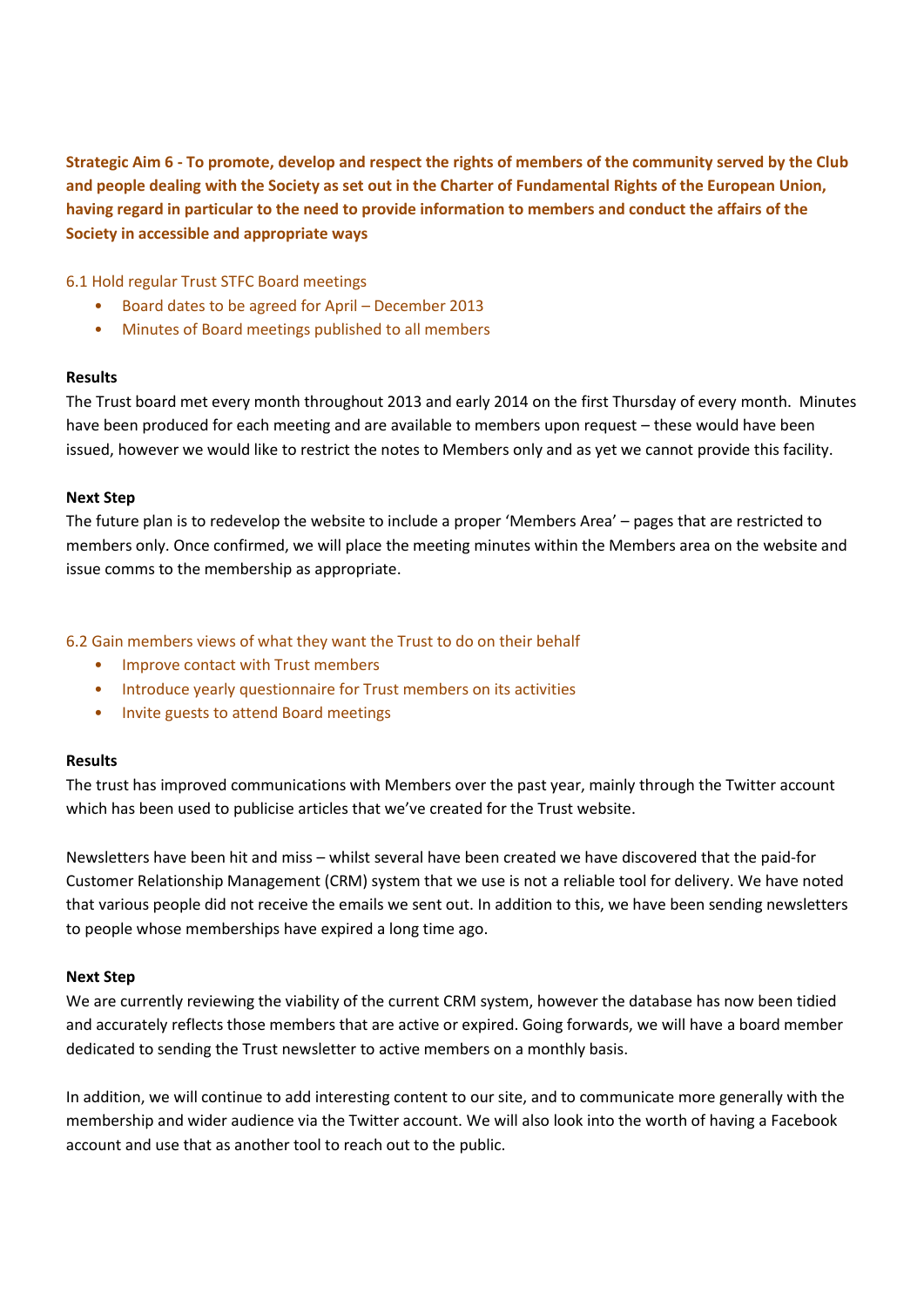Questionnaires have been mentioned in previous points, and will be addressed in this year, and we will continue to invite guests to our monthly board meeting on occasion.

6.3 To identify and co-opt additional active members into Trust activities

- Increase Trust board membership
- Welcome non-board members into working groups to establish and implement Trust strategies

#### **Results**

Email and twitter communications continue to identify active and interested members. Andrew Deuchar attended our October meeting and played his part in proceedings, he has since returned on a number of occasions and has now been formally accepted onto the Board.

#### **Next Step**

As has been mentioned already, we will soon reshuffle the board, and that may mean that new roles are identified that we will look to the membership to fill.

One of those roles will be to reach out to the current membership and establish working groups that can discuss items either online or in-person. We are very keen to involve the membership in everything we do.

#### 6.4 Plan for the 2014 AGM

- Book venue
- Promote more Trust members to stand for election to the Board

#### **Results**

The 2014 AGM was discussed at the January, February and March monthly meetings.

#### **Next Step**

As part of the meetings, the board decided to hold the AGM in a private room at the GW pub, opposite Swindon Train station. This was the venue for last year's AGM and proved a popular choice.

#### 6.5 Hold AGM

• Publicise and hold AGM

#### **Results**

The AGM is scheduled for Thursday 27<sup>th</sup> March, at the GW Pub in Swindon.

#### **Next Step**

The venue is to be booked, and the event to be publicised via Twitter, Newsletters and the Trust Website.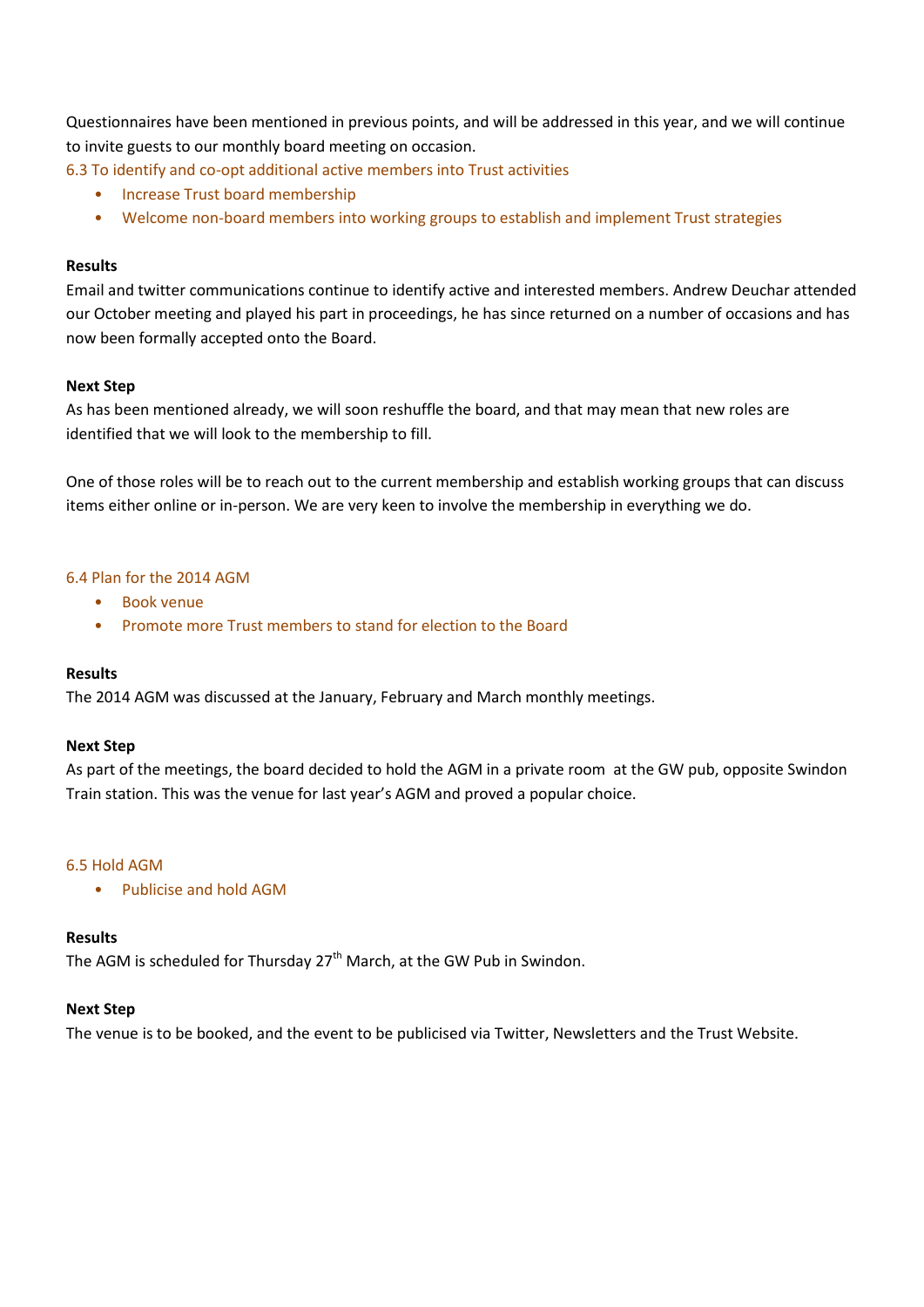6.6 Prepare an annual Business Plan to set out the primary objectives and associated deliverables for the Trust

- Publish a Business Plan following AGM
- Second edition Business Plan to contain long term objectives and deliverables, financial planning, further governance and media strategy in accordance with Supporters Direct guide

#### **Results**

A new version of this business plan will be issued following the AGM. It will include various new ideas that the trust have been discussing in recent months.

#### **Next Step**

Business plan to be updated, with amendments and additions.

Some ideas include:

- "Red Army" Supporters' Trust Ale (already discussed with Arkells, more complex than first thought)
- Town legends to become honourary members, Don Rogers being the first.
- Trust merchandise a possibility in the future

#### 6.7 Hold a mid-term review of the Business Plan

• Review and publish outcome to all Trust members

#### **Results**

The business plan was reviewed every month as part of the Trust board meeting, however results were not published to members.

#### **Next Step**

The database has now been tidied and accurately reflects those members that are active or expired. With this in mind, we will introduce a new members' area on the website and the board meeting minutes and business plan tracker will be added to the website on a monthly basis.

#### 6.8 Publish accounts and create Financial Plan

- Publish Accounts
- Adoption of Financial Plan as Appendix to Trust Business Plan

#### **Results**

The monthly board meeting includes a review of the accounts.

#### **Next Step**

As per the previous point, the database has now been tidied and accurately reflects those members that are active or expired. When the new members' area is in place on the website, it will be updated every month to reflect the financial plan and current results.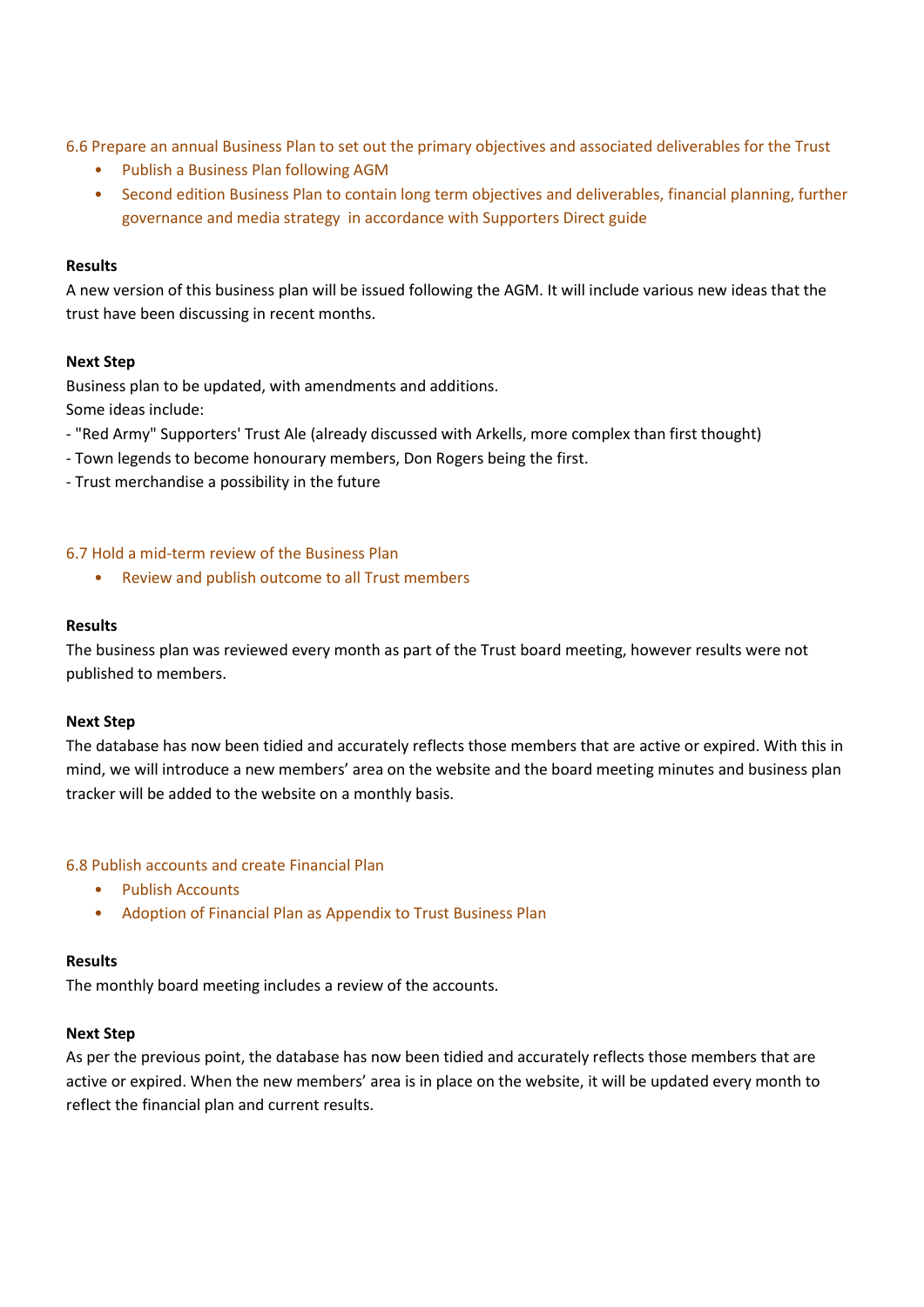# 6.9 Establishment of a media and communications strategy

- Establish a Communications working group to formulate a Media Strategy and secure its implementation
- Adoption of Media Strategy as Appendix to Trust Business Plan

## **Results**

The trust has requested both Swindon Advertiser column space and regular radio appearances on BBC Wiltshire. Both parties have been open to this idea, however the Trust as a whole needs to construct a forward planning PR view and work towards an organised approach to publicity.

# **Next Step**

As part of the board reshuffle, we will look to get the PR angle better organised and take this idea forwards.

# **Other Aims – Not included above**

# 7.1 Promotion of the Trust and its activities

- Advertising within the Country Ground on advertising hoardings
- Advertising in the Club matchday programme
- Sponsorship of Club players / staff
- Leaflet distribution on matchdays

#### **Results**

Given the relationship with the club throughout the last year, there was previously no desire to pay any trust money out for advertising or sponsorship ( In previous times sponsorship had been very generously subsidised by John Ward, the former Trust Chairman).

#### **Next Step**

Depending on the views of the Members, it may be that some portion of the Red Army Fund could be used for this purpose, or alternatively a FansFirst fund could also be used.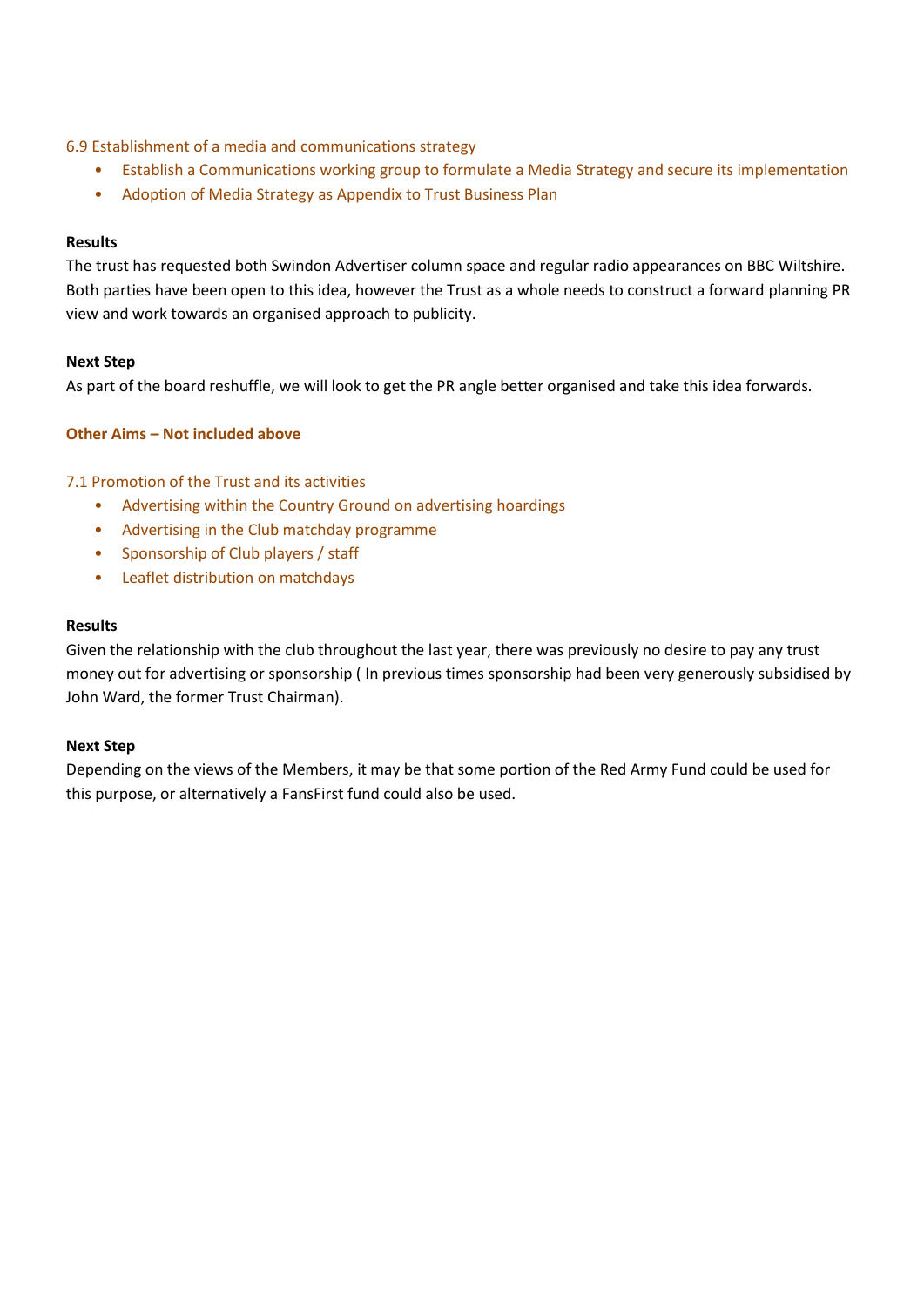7.2 Publish communications to all Trust members and to the wider community

- Maintain and regularly update TrustSTFC.com website
- More effectively use social media to promote Trust activities and increase 'followers'
- Publish a Trust newsletter to be circulated to members via email on a bimonthly basis
- Publish press releases, emails and other comms to members and the general public as appropriate
- Review establishing an online forum to improve communications between the Board and Trust members
- Explore publishing a Trust article in the Club matchday programme on a regular basis
- Secure agreement with TheWashbag.com to publish Trust press releases and newsletters
- Undertake consultation of the draft of the Business Plan with Trust members

# **Results**

As has been mentioned, the Trust website was updated and has been maintained with regular updates throughout the year.

The Trust twitter account following has also increased substantially as a result of regular 'tweeting' by the board.

Our newsletter was sent out only three times, which is only half of the amount we intended to send – we also experienced some technical issues that meant not all members received a copy.

Various press releases were released throughout the year.

Regarding online forums, the matchday programme, the washbag.com and business plan consultations – these items were not progressed following further discussions.

#### **Next Step**

We will further develop the Trust website to incorporate a members area of the website, and also appoint a website editor to ensure that the content remains 'fresh'. We will also seek to increase our twitter following by publishing and promoting interesting articles for the general public.

Newsletters will be allocated to one of the board members to maintain and send on a regular basis, however there is an initial task to identify a new email solution that will ensure they can be sent effectively.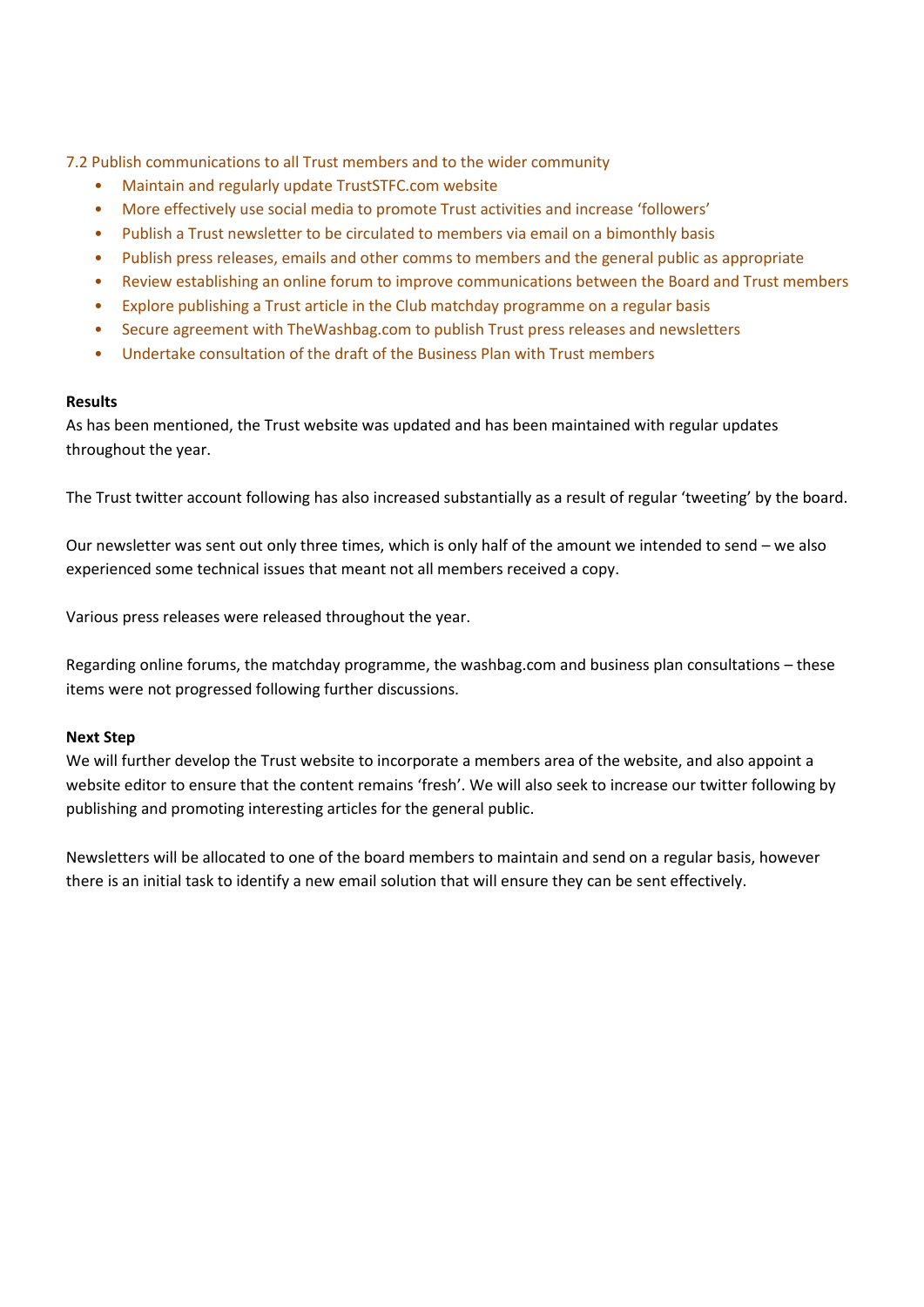7.3 Operate and promote the Red Army Fund (RAF) to provide financial assistance to the Club through funding of player registrations

- Promote RAF within the matchday programme
- Regularly update the RAF fund total on the Trust website
- Expand information on the Trust website with previous expenditures by the Club using funds

## **Results**

Due to uncertainty around the ownership of Swindon Town Football Club, activities around the Red Army Fund were not progressed during the previous year.

# **Next Step**

We are currently in discussions to understand the best use of the Red Army Fund and will be communicating with the Membership on this in the near future. In addition, when the new members' area is available on the website, all of the RAF details will be published in the secure area.

# 7.4 Establish a permanent matchday presence at the County Ground

• Commission a feasibility study to explore options for permanent matchday premises at the County Ground / redevelopment

# **Results**

We researched this item via various Trusts around the country, and discovered that the cost of temporary stands can be prohibitive. Whilst there are cheaper options, we do not want to put over a less than professional image.

#### **Next Step**

The Trust needs to make significant progress on the other items in this business plan, and establish much clearer targets and objectives before we can justify a matchday presence. This remains a longer-term goal however, so it will remain part of the business plan going forwards.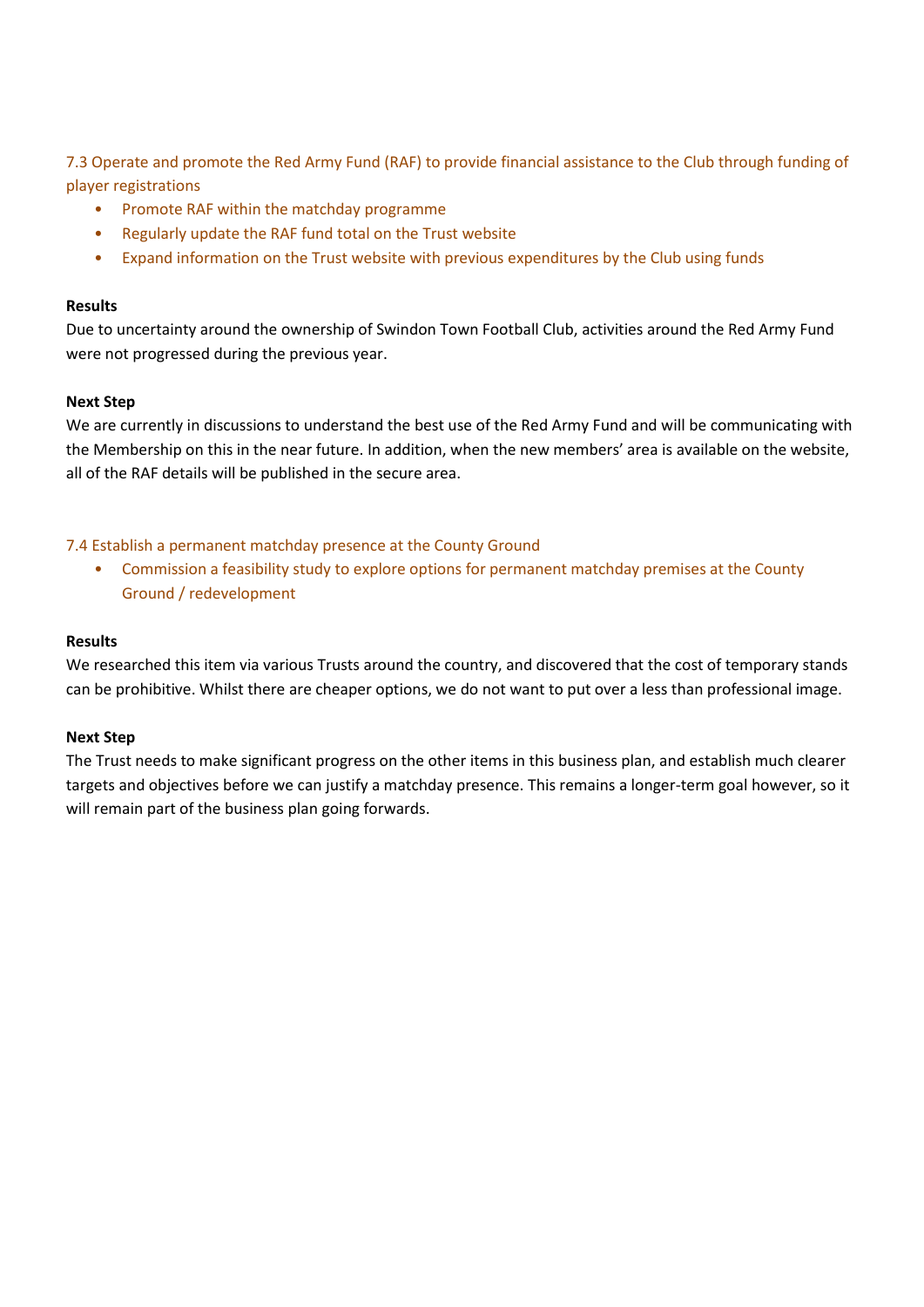

# **THE COUNTY GROUND ASSET OF COMMUNITY VALUE LOCAL POLICY AGREEMENT**

Swindon Borough Council approved the listing of the County Ground, home of Swindon Town Football Club, as an Asset of Community Value (ACV) under the Localism Act (2011) on  $6<sup>th</sup>$  January 2014. The implications of the ACV status are as follows:

- The listing will be registered as a local land charge and a restriction will be registered against the property at the Land Registry in the following terms: "No transfer or lease is to be registered without a certificate signed by a conveyance that the transfer or lease did not contravene section 95(1) of the Localism Act 2011."
- The property will remain on the list for a period of five years until  $6<sup>th</sup>$  January 2019 unless removed or amended in the meantime.
- In the immediate time following the listing, the owner of the Property has the right to request the Council to review its decision to list the property and any such request must have been made bv 4<sup>th</sup> March 2014. No request was made by the owner in this period.
- Should the owner of wish to sell the freehold or leasehold (of at least 25 years) they will be required to first notify the Council. In the case of the County Ground, this would mean that Trust STFC would then have six weeks to lodge a non-binding expression of interest. This would bring a further moratorium period of four and half months (making six months in total) to delay the sale and enable community interest groups sufficient time to prepare and raise money to bid for the property, potentially in competition with other interested parties. There is no legislative requirement to prescribe the owner of the asset to accept any bid arising from a community interest group.
- For a protected period of 18 months, (running from the date the owner notified the local authority of their intention to sell), the owner will not again be subject to a further moratorium.

Swindon Town Football Company Limited's long-term lease of the County Ground expired on 31<sup>st</sup> March 2013 and is presently rolling on an annual arrangement with the freehold owners – Swindon Borough Council – under the pre-existing terms. Because the club's tenancy is outside of a long-term lease – defined as at least 25 years – and the agreement is rolling there is a real possibility that, in the immediate future, the freehold or leasehold will be sold; thereby enacting the requirements of section 95(1) of the Localism Act 2011.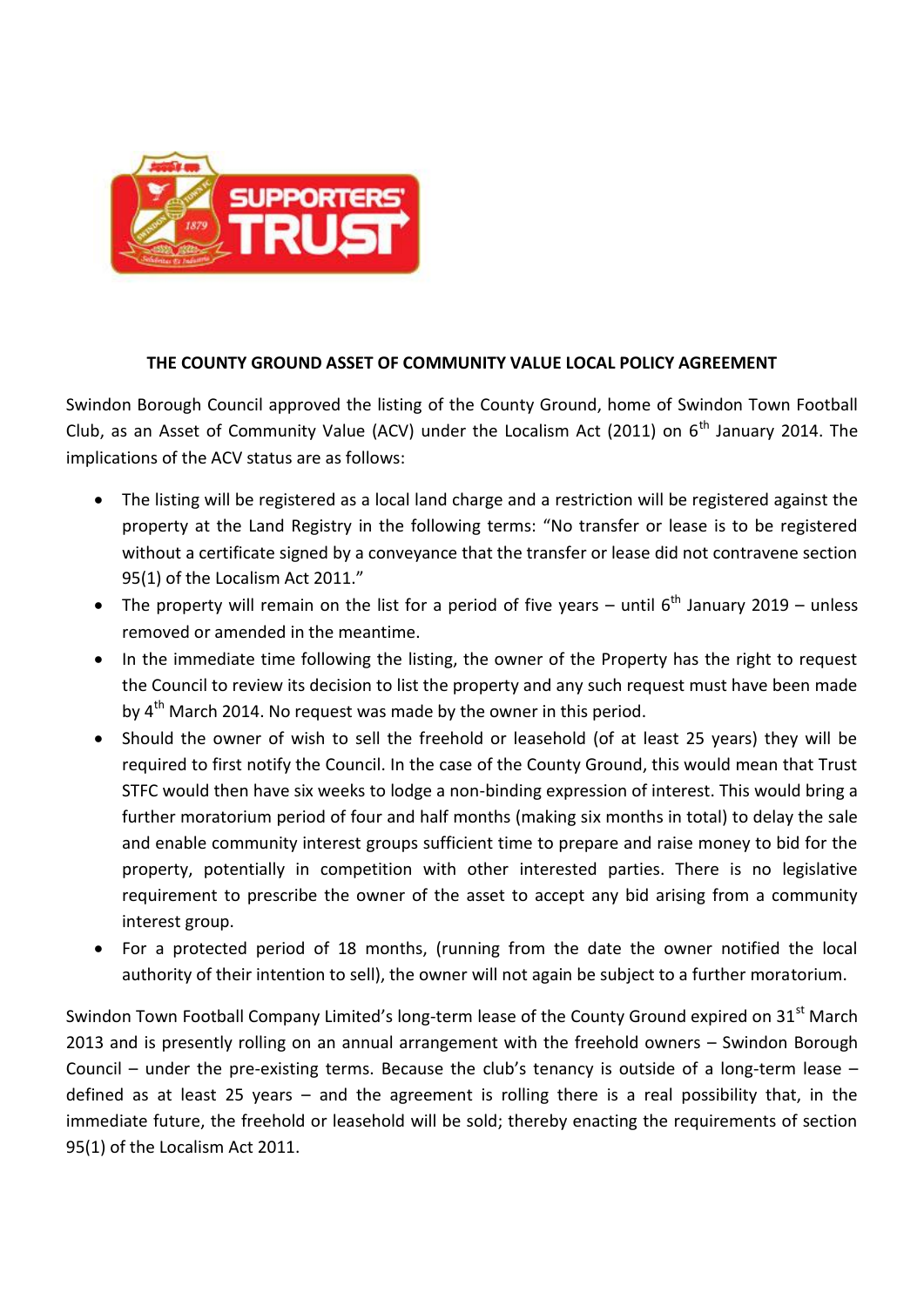

'TrustSTFC' – the Swindon Town Community Mutual Limited – recommends that the preparation of this Local Policy Agreement establishes the framework under which the Trust will monitor and use the ACV provisions in the course of the business of the Society.

# **a) In utilising the provisions available to TrustSTFC under the Act, the Trust agrees to:**

- i. Support the continued principal use of the County Ground by Swindon Town Football Club;
- ii. Support the leasehold or freehold ownership of the County Ground by Swindon Town Football Company Limited in a manner appropriate to sustaining the principal use;
- iii. Work with the owner(s) to facilitate any opportunities arising for the whole or partial redevelopment of the County Ground in connection with its principal use as a football stadium, that will benefit Swindon Town Football Club and the community;
- iv. Apply to amend, when appropriate, the extent of the asset subject of the ACV should it be, or proposed to become not part of its main use, or non-ancillary to the principal use as a football stadium, under section 88(1) of the Act;
- v. Apply to amend, when appropriate, the extent of the asset subject of the ACV should additional land and buildings become part of the main use, or has recently been to further the social wellbeing or social interests of the local community and it could do so in the future under section 88(1) of the Act; and
- vi. Apply to maintain the ACV, when appropriate, prior to the expiry of the five year period.

# **b) In preparing for a 'right to bid', TrustSTFC will:**

- i. Ensure that the Trust has the legal powers to both fund and acquire a leasehold or freehold of the asset;
- ii. Consider whether to explore what offer would be attractive to the owners in terms of its value and security;
- iii. Consider whether it is appropriate to prepare a business case for the acquisition of the asset and review this on a regular basis;
- iv. Consider means to secure investment in principle prior to the asset coming to the market; and
- v. Consider working in partnership with the present freeholder owner Swindon Borough Council and the football club to bring the asset into the ownership of the club and its community.